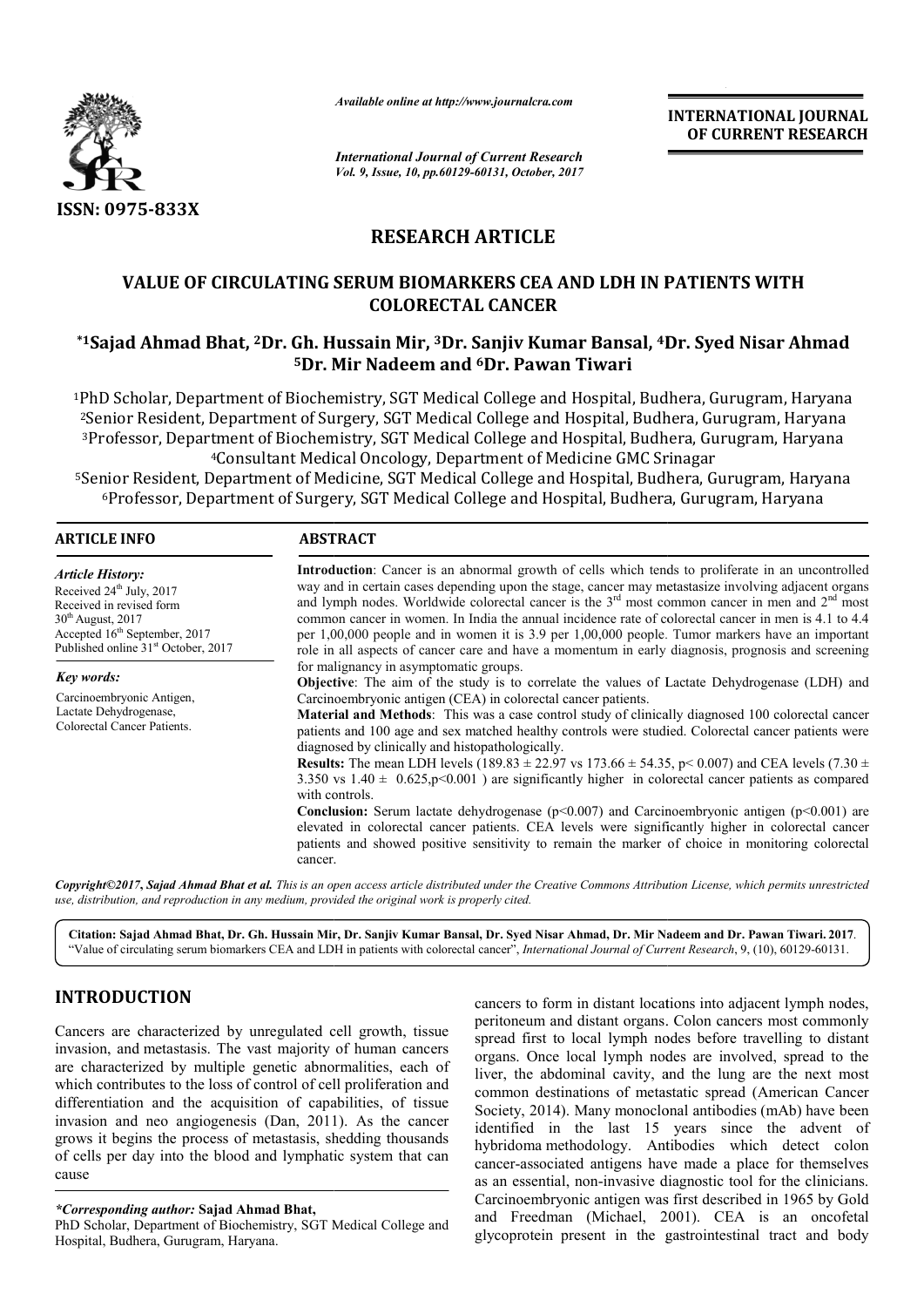fluids of the embryo and fetus. This 200 (kda) antigen is also present in certain adult gastrointestinal cells, including the mucosal cells of the colorectum, and small amounts are also present in blood (Bigbee, 2003). Gold and freedman identified an antigen which was detected in only cancer and embryonic tissue; it was given the name carcinoembryonic antigen (CEA). Lactate dehydrogenase: (LDH) an enzyme that catalyzes the conversion of lactate to pyruvate. As cells die, their LDH is released and finds its way into the blood. Normal LDH levels vary with age, being higher in childhood due to bone growth. Nearly every type of cancer, as well as many other diseases, can cause LDH levels to be elevated. Therefore, this marker cannot be used to diagnose a particular type of cancer. LDH levels can be used to monitor treatment of some cancers.

#### **MATERIALS AND METHODS**

The present study was conducted in the department of Biochemistry of SGT Medical College, Hospital and Research Institute, Gurgaon Haryana. This case controlled study enrolled 100 colorectal cancer patients. Patients in age 20-70 years attending out patients department of Medicine and Surgery. A total of 100 colorectal cancer patients were compared with 100 age and sex matched healthy controls. A written informed consent was also taken from the cases with detailed history and other baseline investigations apart from tumor staging investigations. This study includes those patients who were diagnosed histopathologically after a colonoscopy guided biopsy. Venous blood sample were collected after overnight fasting using aseptic technique and serum was analyzed for biochemical parameters LDH and CEA. All parameters were quantitatively estimated in serum by using enzyme-linked immunosorbent assay (ELISA).

#### **RESULTS**

The present study was conducted on 100 colorectal cancer patients in the age group 23-75 years. Colorectal cancer patients were diagnosed histopathologically after a colonoscopy guided biopsy. In our study the mean age of colorectal cancer patients was 52.9 years (p <0.787, 52.9  $\pm$ 10.54) (Table1). As compared to healthy controls, colorectal cancer patients showed significant increase in mean LDH level  $(173.66 \pm 54.55 \text{ vs } 189.83 \pm 22.9, \text{ p} < 0.007)$  (Table 2). Mean of CEA in colorectal cancer patients was significantly higher than healthy controls  $(7.30 \pm 3.350 \text{ vs } 1.40 \pm 0.625, \text{ p} < 0.001)$ (Table 2).

**Table 1. Showing mean age (years) among cases and controls**

| Age (years) | N   | Mean | SD.   | Range | P-value |
|-------------|-----|------|-------|-------|---------|
| Cases       | 100 | 52.9 | 10.54 | 23-75 | 0.787   |
| Controls    | 100 | 48.7 | 11 04 | 20-63 |         |

**Table 2. Comparison based on LDH and CEA among cases and controls**

| Parameter | Controls<br>Cases |       |        | P-value |          |
|-----------|-------------------|-------|--------|---------|----------|
|           | Mean              | SD    | Mean   | SD      |          |
| LDH.      | 189.83            | 22.97 | 173.66 | 54.35   | $0.007*$ |
| CEA       | 7 30              | 3350  | -40    | 0.625   | 0.001    |

#### **DISCUSSION**

Cancer is an abnormal growth of cells which tend to proliferate in an uncontrolled way and, in some cases metastases occurs if not diagnosed early and intervened (Dan, 2007). Colorectal cancer is a dreadful health problem worldwide. Carcinogenesis is a long, complicated and incremental process. Epithelial cells which are affected by abnormal acceleration under genetic impact lead to the creation of new clones, unrecognized by the suppressor genes that are probably damaged to recognize these changes at DNA level, so that different cells produce cells of new lineage which will form new tumors (Zora Vukobrat-Bijedic, 2013). Globally more than 40% of the CRC cases are constituted by the cancer of ano-rectum its incidence peaks between the age of 60 to 70 years, while in patients below 40 years its occurrence is rare (Ruhina Shirin, 2014). The risk of CRC begins to increase above the age 50 to 55 years. (American cancer society 2010) in the present study, the mean age of CRC patients was 52.9 years (American Cancer Society Cancer Facts and figures for African Americans, 2010). Maximum incidence was between 23 to 75 years. In agreement with the present study results, Youssef EMI *et al* (2013) and EI Bolkieny *et al* (2006), reported the mean age of CRC patients in Egypt was 50.63 years and 51 years respectively. A slightly higher mean age of 55 years of CRC patients was reported by Ibrahim *et al* (Ibrahim, 2011). However, in Western countries CRC is considered the disease of elder population. Max *et al* (2005) reported the mean age of CRC patients about 65 years in the west. In many malignancies LDH level have been found to be increased. In our study serum lactate dehydrogenase (LDH) levels are elevated in colorectal cancer patients (p<0.007) which are similar with various authors Sabrina Hundt *et al* (2007) and Marc *et al* (1991) also found that serum LDH levels were high in colorectal cancer patients. Caputo *et al* (2015), reported that LDH level was in the normal range in 56.2 % of non metastatic colorectal cancer patients and concluded that preoperative serum levels of LDH alone failed to demonstrate a prognostic role in a selected series of colorectal cancer patients. Authors concluded that, preoperative serum levels of LDH alone failed to demonstrate a prognostic role in a selected series of colorectal cancer patients. Carcinoembyronic antigen has taken center stage as a validated and guideline recommended tumor marker in colorectal cancer. In this study, CEA levels were significantly higher in CRC patients than healthy controls  $(p<0.001)$ . The same results were reported by Zhao *et al* (2005), Grotowski *et al* (2001), Guadagni *et al* (1995), Youssef EMI *et al* (2013). A Spilla *et al* (2001) reported that CEA showed positive sensitivity and remain the marker of choice in monitoring colorectal cancer.

#### **Conclusion**

During last few years, many approaches have been reported to develop and evaluate noble blood parameters for the early detection of CRC. Currently, an ideal tumor marker for CRC is not available. Although, CEA is a well known tumor marker for CRC and remains the marker of choice in monitoring colorectal cancer as compared with LDH. Current guidelines recommendations CEA is the most important tumor marker for prognosis, detection of current disease as well as for treatment monitoring in all stages.

#### **REFERENCES**

American Cancer Society Cancer Facts and figures for African Americans. 2010. American Cancer Society and Clinical Behavior in lynch syndrome: *Fam Cancer.* 7: 41-52.